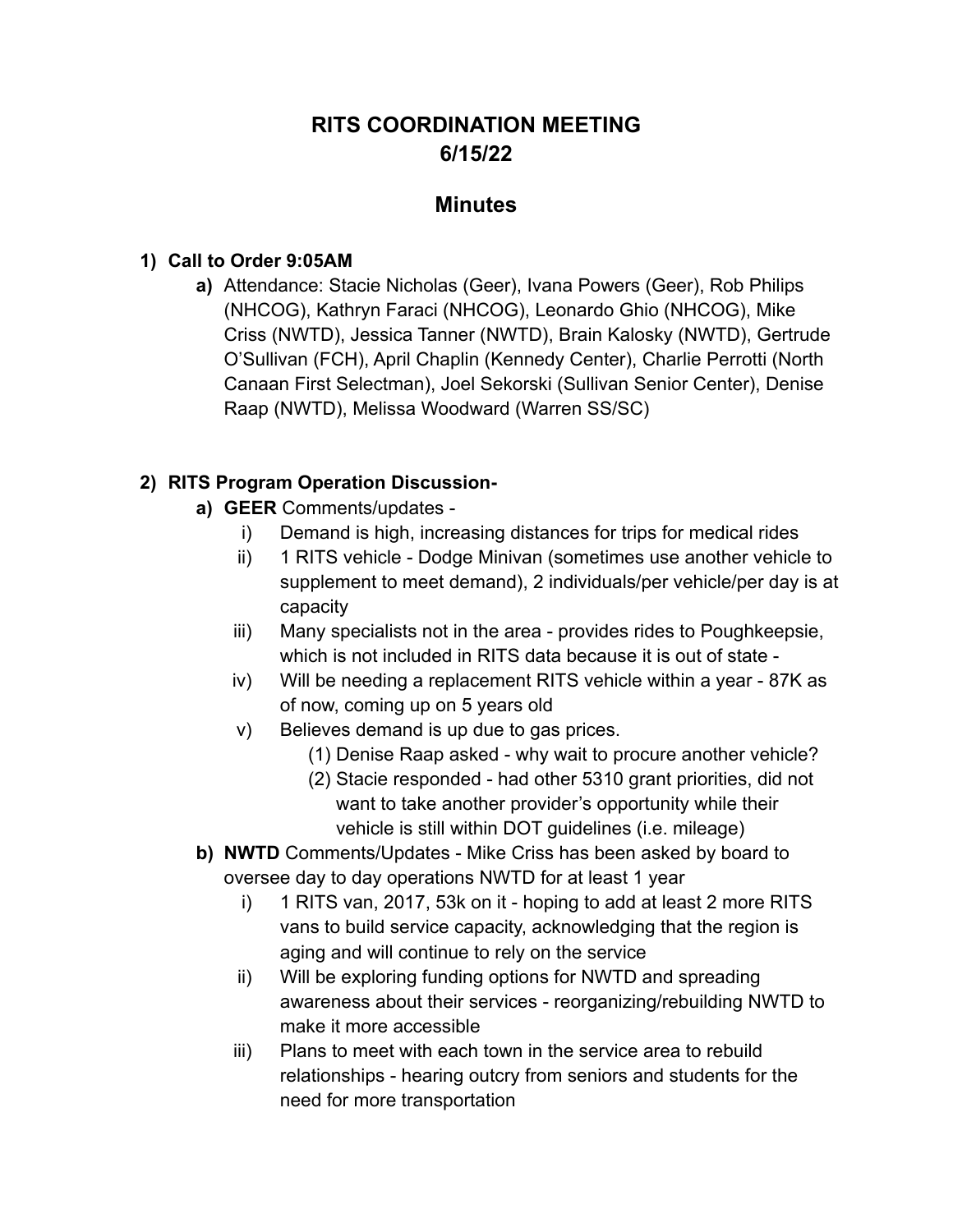- iv) Brian Kalosky noted an obvious of need for more RITS vehicles due to the length of trips and wide territory
- v) Computer software for ride scheduling has been rolled out
- vi) Denying rides prepared to increase capacity and rebrand their service to provide better service to the community - Jessica echoed they are turning a lot of people away
	- (1) Denise asked can we approach Hartford Healthcare to ask them to explore making specialists more accessible to the NWC?
	- (2) Mike feels that by adding more RITS vehicles and with the new scheduling software, they will be able to meet the increased demand, as well as identify gaps in the service areas
- vii) Will be moving into a new facility in Torrington contract in place, waiting for close date once DOT is back in office - all vehicles will be garaged - will save about \$50,000/year in maintenance costs by keeping them inside
- viii) Dispatcher will begin keeping track of denied rides with rider info by town
- ix) NWTD buys fuel through city of Torrington but will be reviewing options for cost savings
- x) Working closely with DOT on expansion plans for NWTD as a whole
- xi) Looking to increase pay scale for drivers competitive job market means driver positions are harder to fill
- **c) EdAdvance** Comments **Not present**
- **d) Sullivan Senior Center** Comments Demand is increasing, denying rides but will call the doctor's office to reschedule ride
	- i) Booked out over a month at capacity turning people away every day - but will reschedule appointments to accommodate
	- ii) They operate by monthly budgeted hours so as not to exceed contract hours or run out of hours before the end of the contract period
	- iii) Driver shortage- 3 vans sitting every day none owned by COG/RITS - all Sullivan 5310 vehicles
		- (1) Dodge Caravan is at about 50k, 6 years old, mainly used for RITS due to good gas mileage
	- iv) Pays drivers \$15/hour looking to increase to \$18/hour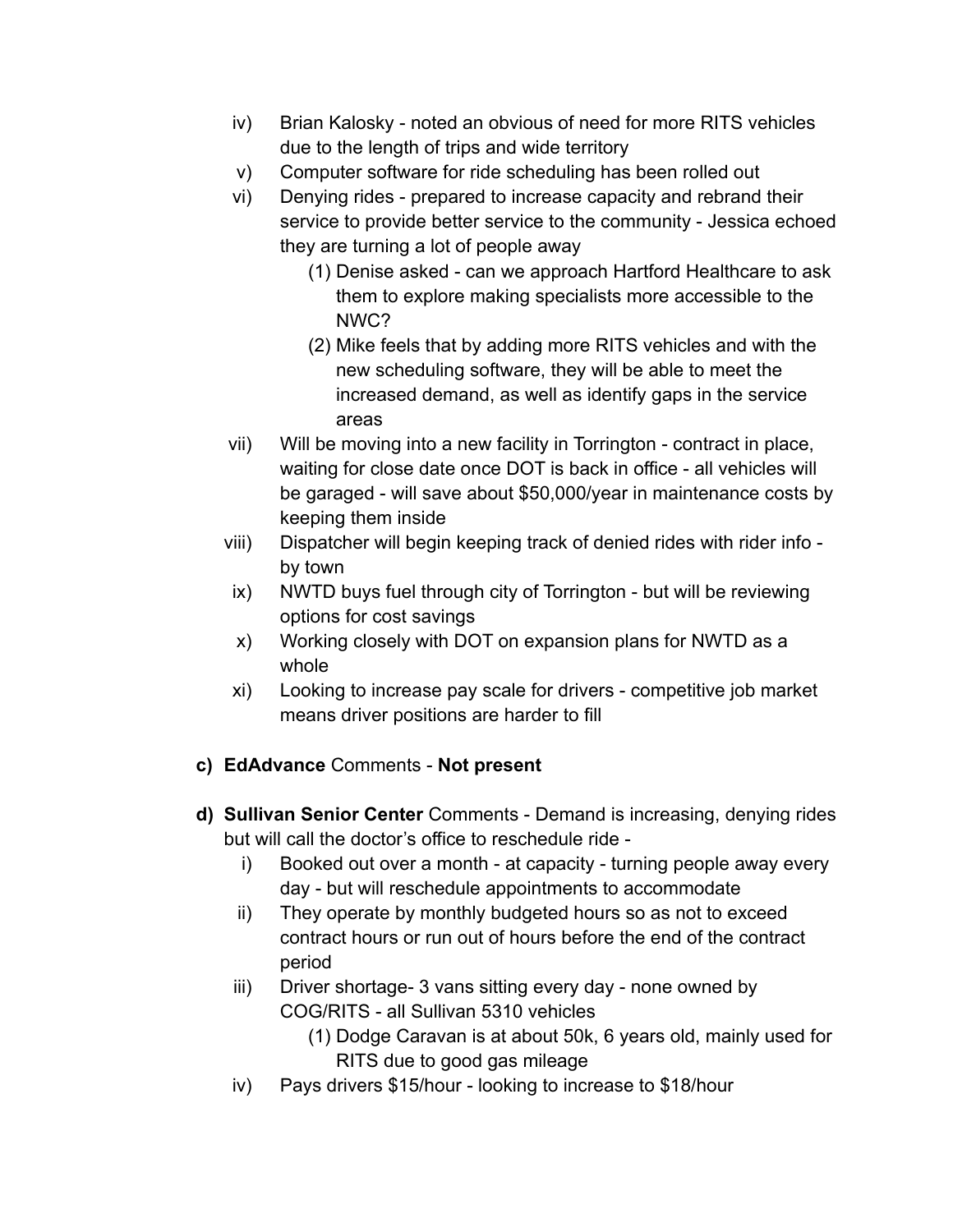- (1) Joel asked to stay in the know on what other providers are offering for hourly rates as they are essentially all in competition with each other looking for drivers (a) Litchfield pays their bus driver \$17/hour
- v) Will begin tracking RITS denials before rescheduling
- vi) Feels they could double their contract if funding were to be available and they were able to find drivers
- vii) Fuel through City of Torrington
- viii) Sullivan was scheduled to get a RITS van through COG previously w/Rick Lynn and prior to COVID - but if another provider is in immediate need, they can take priority
- ix) Offered to adjust hourly ride rate for economy scale to increase RITS rides if DOT is interested in offering increased funding
	- (1) Would require smart scheduling software to identify duplicate locations and to schedule same-location rides (i.e. 2 people go to UConn on same day)
- **e) Kennedy Center** April Chaplin, Mobility manager ridership is up in **Waterbury** 
	- i) No complaints received for NWTD during transition
	- ii) Have been receiving complaints about VEYO, so may add to increase on RITS providers
	- iii) April recognizes that NWTD pay scale is lagging behind the rest of the state
	- iv) She is happy to share job postings, but notes that the driver shortage is not specific to our area, however, a pay increase may help
		- (1) Leo suggested reaching out to local Lion's/Rotary clubs to try to recruit drivers
	- v) Offered to assist Mike/NWTD with marketing/meeting with towns in service area
		- (1) Mike mentioned they would like to meet with April separately to further discuss

## **3) Discussion of potential future changes to RITS Program**

**a)** Provider's donations and changes to contracts - contract does not state donations need to be deducted from invoices, however financial reports from 2019 through 2021 show that donations were be deducted.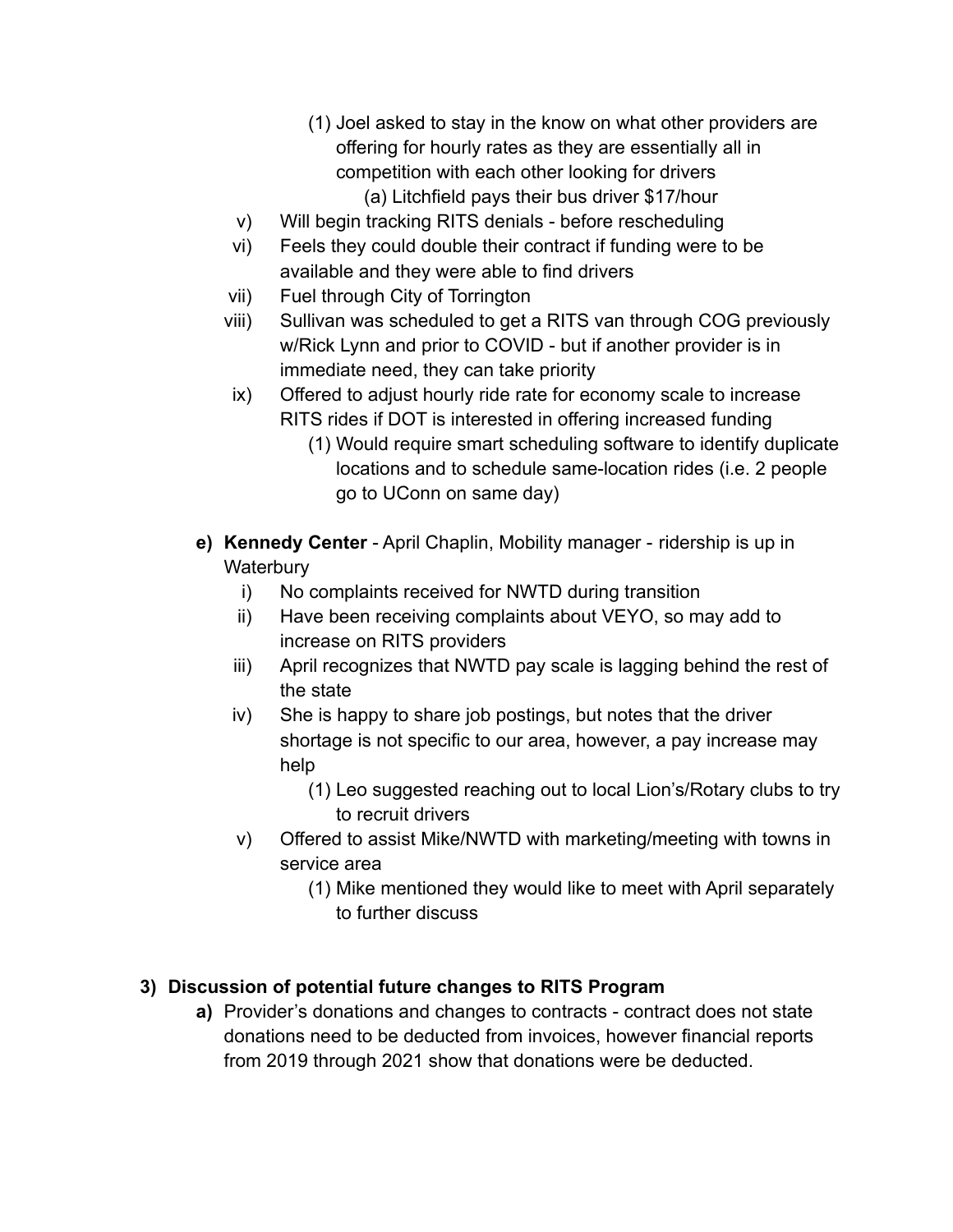### **i) NWTD is the only provider who has been deducting donations from COG invoice**

- **b)** Provider's Service Areas- can some territories be "shared"
	- i) areas are essentially shared internally among providers, but should consider making that more known to the towns served, in the event a client had a bad experience with one RITS provider and then no longer wish to use the program
- **c)** Creative ways to increase service capacity by greatest area of need:
	- i) Adding town vehicles to RITS program would require Towns to determine logistically if they can provide long-distance RITs rides (1) Would also need to secure long-term funding through DOT
	- ii) Need to analyze ridership (over-served and underserved) by town to identify where we need to prioritize program changes to increase capacity
	- iii) Northwest Transit district is prepared to increase capacity to keep burden off of town vans to provide RITS rides.
- **d)** More hours are needed in order to meet the volume of need
	- i) All providers will begin keeping track of all denials (rescheduled or denied completely)
	- ii) We will collect this data to use moving forward as we seek more funding options to increase program capacity to meet the demand

## **4) Other Business:**

-Denise asked: do individuals ever call the RITS provider first to find an available time, and then call the doc to make an appointment?

-Geer responded: that mostly depends on the location of the appointment - long distance

-North Canaan - excited to hear that NWTD will be expanding - mentioned that the Board of Finance likes to see how rides are being provided to their town residents

-Joel asked about DOT RITS funding from COG -

-providers have not been paid for as many as 8 months (Sullivan)

-He would also like to meet with his ride coordinator, Mike Criss, Brian and Jessica at NWTD to discuss collaboration, to avoid duplication of service, identify deficiencies/efficiencies, share ideas, etc.